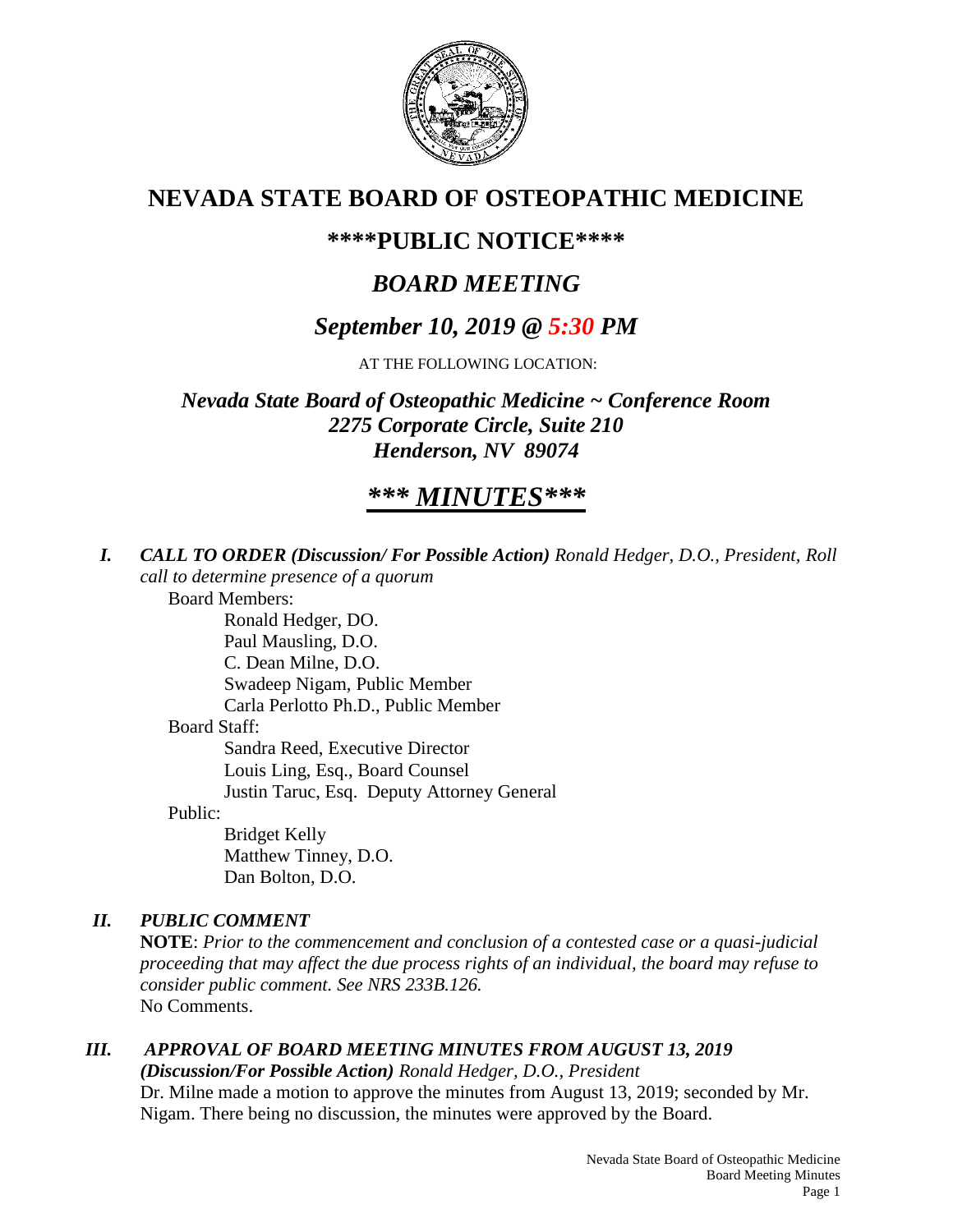### *IV. CONSENT AGENDA TO GRANT LICENSURE FOR OSTEOPATHIC PHYSICIANS, PHYSICIAN ASSISTANTS AND SPECIAL LICENSES (Discussion/ For Possible Action) Ronald Hedger, D.O., President*

*Under this item the Board may consider the recommendations of the Executive Director and/or President/Vice President to grant licensure to the below listed applicants. The Board may remove any applicant's name from the consent motion, but may not discuss the contents of the application for licensure without the applicant present following proper notice pursuant to the open meeting law.*

### **Osteopathic Physician Name Specialty**

*Sogol Amjadi, D.O. Internal Medicine Christopher Catapano, D.O. Orthopedic Surgery Andrea DeLeo, D.O. Neurology Daniel Fiumecaldo, D.O. General Surgery Lori Freetage, D.O. Diagnostic Radiology Garren Giles, D.O. Emergency Medicine Christine Kha, D.O. Internal Medicine Michael Nguyen, D.O. Family Medicine Jeremy Oh, D.O. Internal Medicine Flora Sadri-Azarbayejani, D.O. Preventive Medicine Nicholas Schulack, D.O. Emergency Medicine Serena Shen, D.O. Family Medicine Jennifer Svarverud, D.O. Family Medicine Svetlana Villano, D.O. Internal Medicine John Vu, D.O. Internal Medicine Mohammed Zaman, D.O. Neurology*

*Physician Assistant Supervising Physician Jacob Lewis, PA-C Douglas Vacek, D.O. Evan Rowley, PA-C None – Active Not-Working*

There was a motion to approve the licensees as written by Dr. Perlotto; seconded by Mr. Nigam. There being no discussion, the Board approved licensure.

### *V. DISCUSSION/POSSIBLE ACTION REGARDING WHETHER AND WHEN TO CONSIDER A SECOND APPLICATION FOR LICENSURE FROM MATTHEW TINNEY, D.O., AND POTENTIAL CONDITIONS FOR SUCH, (Discussion/For Possible Action) Ronald Hedger, D.O., President*

Dr. Hedger stated that the license for Matthew Tinney, D.O., was denied for several reasons, including not being transparent on his application. Mr. Ling informed the Board that a letter was submitted from Dr. Tinney's attorney after his license was denied at the August 13, 2019, Board meeting. He then reapplied so the Board has a second application pending on Dr. Tinney. Mr. Ling added that the item was added to the agenda for the Board to decide on a process to possibly review the second application by Dr. Tinney, and if restrictions would apply. Dr. Milne asked Mr. Ling why the item was placed on the agenda. Mr. Ling explained that Maria Nutile, newly hired attorney for Dr. Tinney, discussed the denial with Dr. Tinney, and he expressed interest in reapplying. Mr. Ling stated that Ms. Nutile asked if there was a statute that indicated a limit in applying a second time for an application that had been denied. Mr. Ling stated that there is no statute stating the time frame to reapply. Dr. Milne asked if there was any current legal action filed against the Board. Mr. Ling responded no. After discussion, Mr. Nigam made a motion to consider a second application from Dr. Tinney, seconded by Dr. Mausling, and approved by the Board.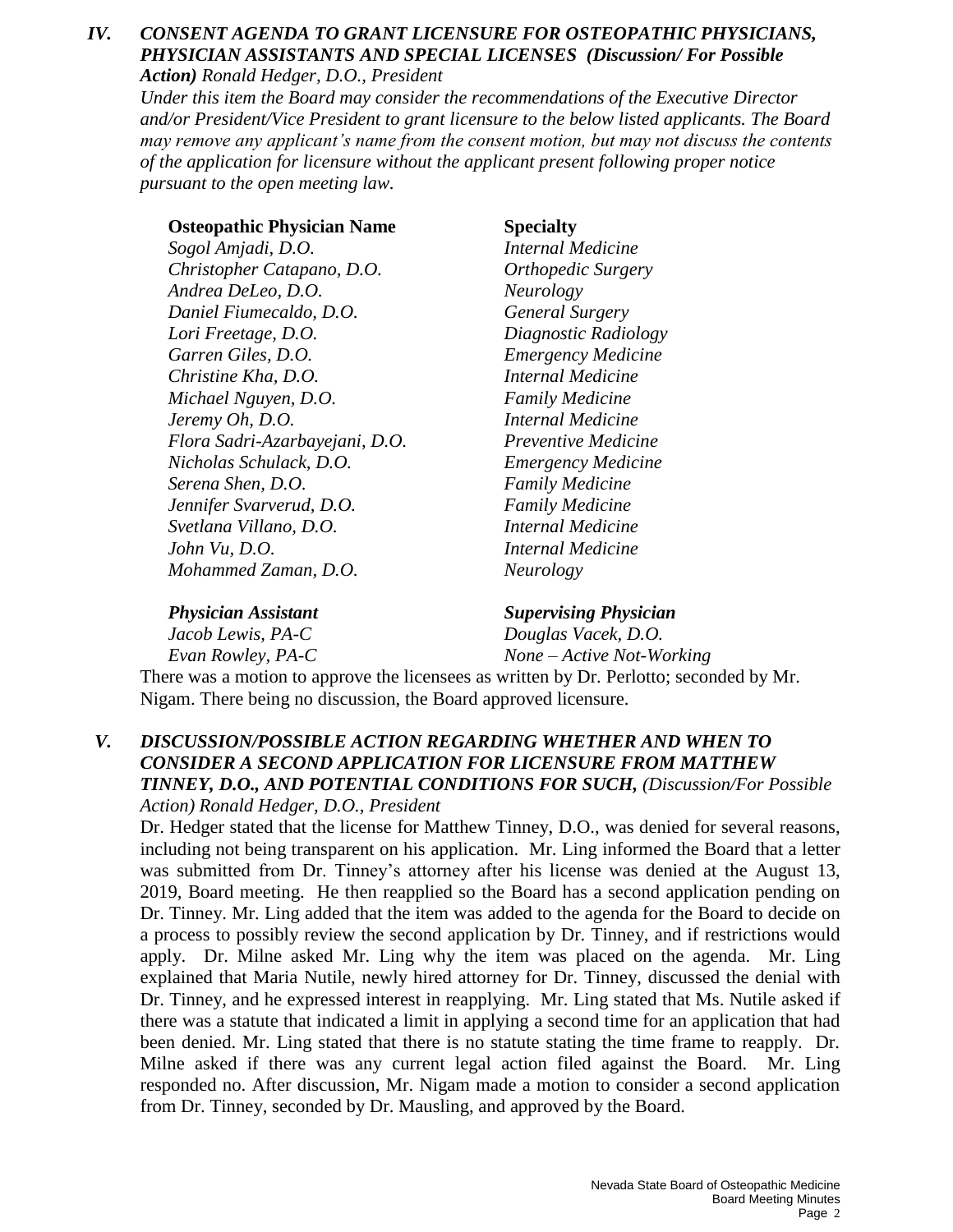- *VI. PUBLIC HEARING: DISCUSSION/CONSIDERATION/POTENTIAL ACTION REGARDING RO11-19, DRAFT REGULATORY LANGUAGE ADDRESSING AMENDMENTS TO NAC CHAPTER 633 RELATED TO INITIAL APPLICATIONS FOR LICENSURE AND TO REDUCE CERTAIN FEES COLLECTED BY THE BOARD, (Discussion/For Possible Action) Ronald Hedger, D.O., President* Dr. Hedger opened the hearing and noted that there were no written comments received on these regulations and that there was no public in attendance to make comments at the meeting. Dr. Hedger thereafter closed the public portion of the hearing and invited Board discussion and deliberation. Dr. Perlotto made a motion to adopt the regulation, seconded by Mr. Nigam, and approved by the Board.
- *VII. CONSIDERATION OF AND DISCUSSION REGARDING OSTEOPATHIC PHYSICIANS AND PHYSICIAN ASSISTANTS OWNING/MANAGING/WORKING AT MEDI-SPA AND RELATED TYPE CLINICS OR BUSINESSES, (CONTINUED FROM LAST MEETING), (Discussion/For Possible Action) Ronald Hedger, D.O., President* There was discussion by the Board regarding the information sheet provided to the Board members. This informational sheet is a guideline for physicians or physician assistants to follow before becoming the medical director of a Medi-Spa. A motion was made by Dr. Hedger to approve the informational sheet on the medical facility and be placed on the website, with new licenses or renewals, emailed, and on the newsletter, seconded by Dr.

### *VIII. EXECUTIVE DIRECTOR'S REPORT*

Milne, and approved by the Board.

- a. Financial Statements- Ms. Reed briefly reviewed the report
- b. Licensing- Ms. Reed briefly reviewed the report

### *IX. LEGAL REPORT (Discussion/For Possible Action) by Louis Ling, Board Counsel and/or Justin Taruc, Esq., Deputy Attorney General*

Mr. Ling attended the Governor's conference on the opioid activity. There was positive information that the passing of AB474 has resulted in the following: number of deaths is decreasing, the number of prescriptions for opioids is decreasing, and the prescription dosages are decreasing. Justin Taruc, Esq. introduced himself as the new Deputy Attorney General representing the Board.

### *X. LEGISLATIVE UPDATE (Discussion/For Possible Action) by Susan Fisher, Board Government Affairs/Lobbyist*.

Ms. Reed stated that Ms. Fisher met with the Governor last week and encouraged him to ensure there are a variety of health care providers on the impending Patient Health Care Commission. She added that the Legislative Committee on Health Care scheduled their first meeting for November 20, 2019.

### *XI. ITEMS FOR FUTURE DISCUSSION/ACTION/UPCOMING AGENDA*

Ms. Perlotto stated that September is suicide prevention month. She suggested the Board should get involved with promoting suicide prevention efforts to physicians and physician assistants in Nevada.

### *XII. PRESIDENT'S REPORT on Board Business, Ronald Hedger, D.O., President*

Dr. Hedger stated that the annual Federation of State Medical Board meeting will take place next spring, and board members may want to think about if they will attend.

### *XIII. PUBLIC COMMENT*

Ms. Bridget Kelly of Ms. Nutile's office spoke on behalf of Dr. Tinney to clarify that the reapplication would be more comprehensive when Dr. Tinney reapplies. She added that Ms.